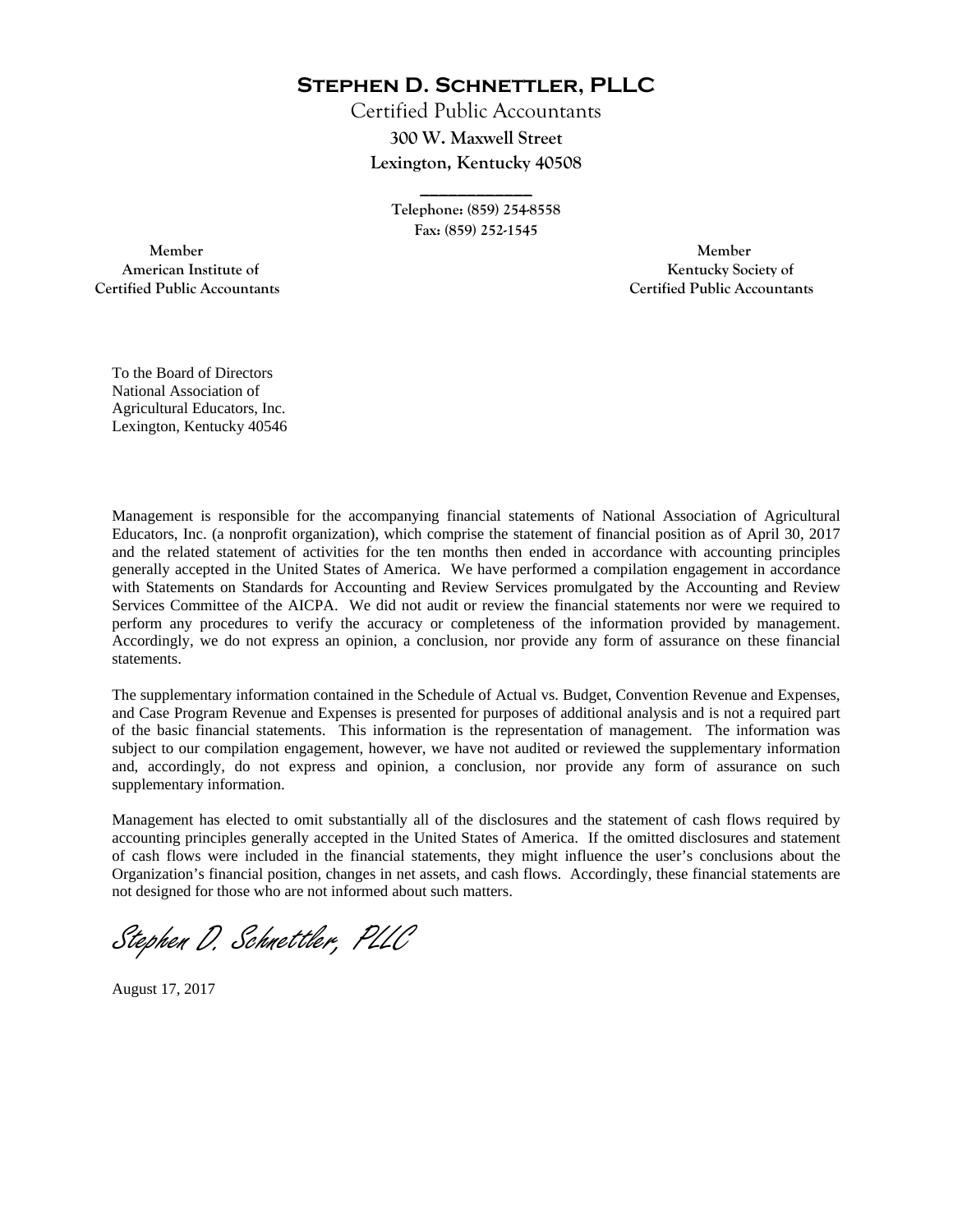## NATIONAL ASSOCIATION OF AGRICULTURAL EDUCATORS, INC. **Statement of Financial Position** April 30, 2017

| <b>ASSETS</b>                           |                 |
|-----------------------------------------|-----------------|
| Cash on deposit                         | \$<br>143,517   |
| Investments - operating fund            | 666,568         |
| Investments - life membership fund      | 228,891         |
| Accounts receivable                     | 225,177         |
| Inventory                               | 5,000           |
| Prepaid expenses                        |                 |
| Property and equipment - CASE           | 456             |
| Property and equipment                  | 9,546           |
| <b>TOTAL ASSETS</b>                     | \$<br>1,279,155 |
| <b>LIABILITIES AND NET ASSETS</b>       |                 |
| <b>LIABILITIES</b>                      |                 |
| Accounts payable                        | \$<br>89,063    |
| Accrued leave payable                   | 41,327          |
| Other current liabilities               | 8,650           |
| <b>TOTAL LIABILITIES</b>                | 139,040         |
| <b>NET ASSETS</b>                       |                 |
| Unrestricted net assets:                |                 |
| Current operation                       | 725,372         |
| Board designated for special purposes   | 212,795         |
| Temporarily restricted net assets       | 1,550           |
| <b>CASE Project</b>                     | 200,398         |
| <b>TOTAL NET ASSETS</b>                 | 1,140,115       |
| <b>TOTAL LIABILITIES AND NET ASSETS</b> | \$<br>1,279,155 |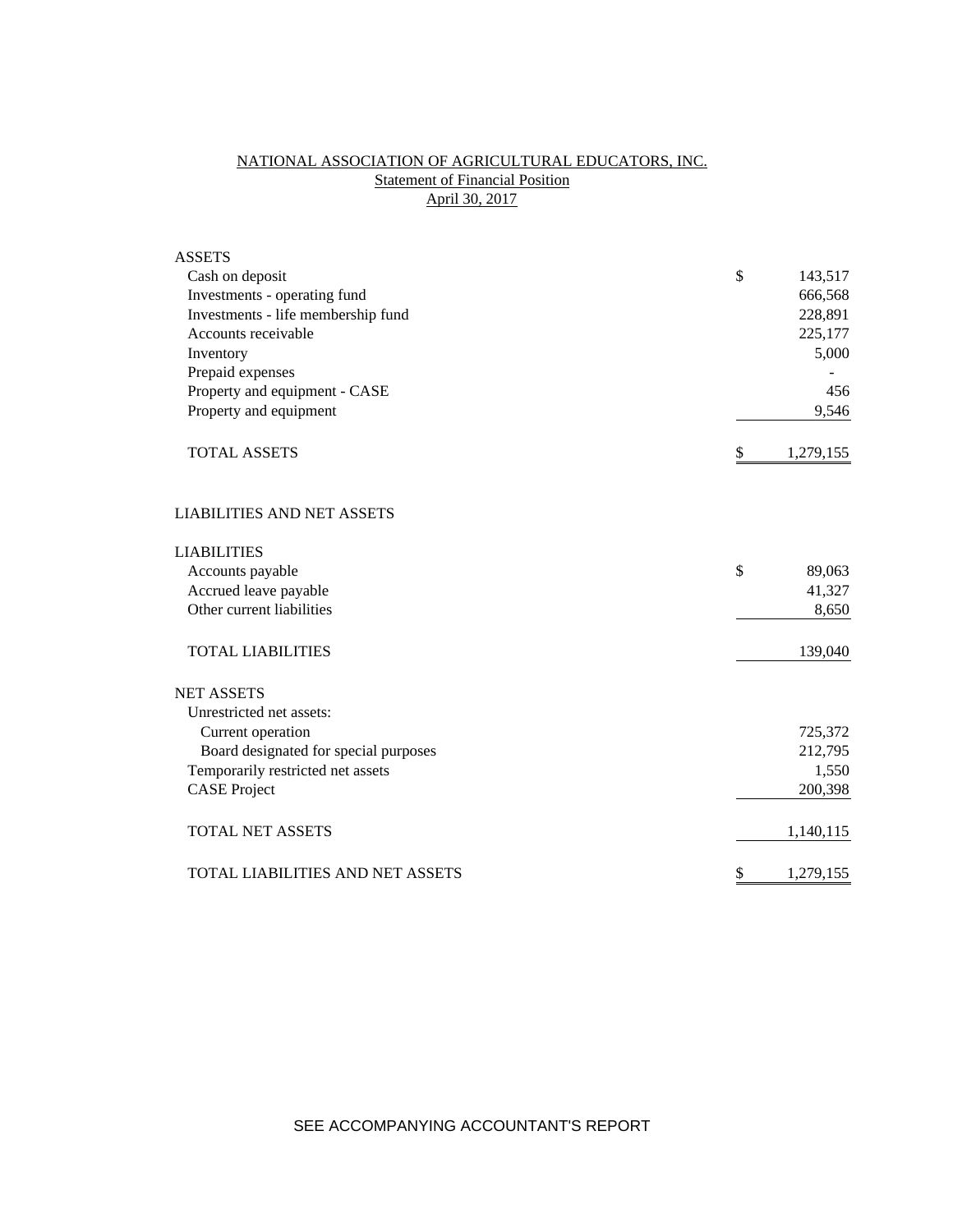### NATIONAL ASSOCIATION OF AGRICULTURAL EDUCATORS, INC. **Statement of Activities** For the Ten Months ended April 30, 2017

|                                       | Current |            | Board         | Temporarily | CASE          |              |            |
|---------------------------------------|---------|------------|---------------|-------------|---------------|--------------|------------|
|                                       |         | Operations | Designated    | Restricted  | Project       |              | Total      |
| Revenue, Gains and Losses             |         |            |               |             |               |              |            |
| Membership dues                       | \$      | 400,424    | \$<br>4,380   | \$          | \$            | $\mathbb{S}$ | 404,804    |
| Convention registration               |         | 127,206    |               |             |               |              | 127,206    |
| Sponsorship and awards                |         | 17,250     |               |             |               |              | 17,250     |
| Merchandise sales                     |         | 3,067      |               |             |               |              | 3,067      |
| Contributions                         |         |            |               | 580         |               |              | 580        |
| Management fees                       |         |            |               |             |               |              |            |
| Net realized and unrealized           |         |            |               |             |               |              |            |
| gains (losses) on securities          |         | 87,552     |               |             |               |              | 87,552     |
| Interest and dividends                |         | 24,917     |               |             |               |              | 24,917     |
| FFA Foundation projects               |         | 44,600     |               |             |               |              | 44,600     |
| CASE Program income                   |         |            |               |             | 1,275,277     |              | 1,275,277  |
| Other income                          |         | 540,058    |               |             |               |              | 540,058    |
| Total Revenue, Gaines and Losses      |         | 1,245,074  | 4,380         | 580         | 1,275,277     |              | 2,525,311  |
| Net Assets Released from Restrictions |         |            |               |             |               |              |            |
| Total Revenue, Gains and Losses       |         |            |               |             |               |              |            |
| and Reclassifications                 |         | 1,245,074  | 4,380         | 580         | 1,275,277     |              | 2,525,311  |
| Expenses                              |         |            |               |             |               |              |            |
| General expenses                      |         | 1,376,457  |               |             |               |              | 1,376,457  |
| FFA Foundation projects               |         | 73,527     |               |             |               |              | 73,527     |
| <b>CASE Program expenses</b>          |         |            |               |             | 1,576,674     |              | 1,576,674  |
| Convention expenses                   |         | 116,257    |               |             |               |              | 116,257    |
| Total expenses                        |         | 1,566,241  |               |             | 1,576,674     |              | 3,142,915  |
| INCREASE (DECREASE) IN NET ASSETS     |         | (321, 167) | 4,380         | 580         | (301, 397)    |              | (617, 604) |
| NET ASSETS AT BEGINNING OF PERIOD     |         | 1,046,539  | 208,415       | 970         | 501,795       |              | 1,757,719  |
| NET ASSETS AT END OF PERIOD           | \$      | 725,372    | \$<br>212,795 | \$<br>1,550 | \$<br>200,398 | \$           | 1,140,115  |

SEE ACCOMPANYING ACCOUNTANT'S REPORT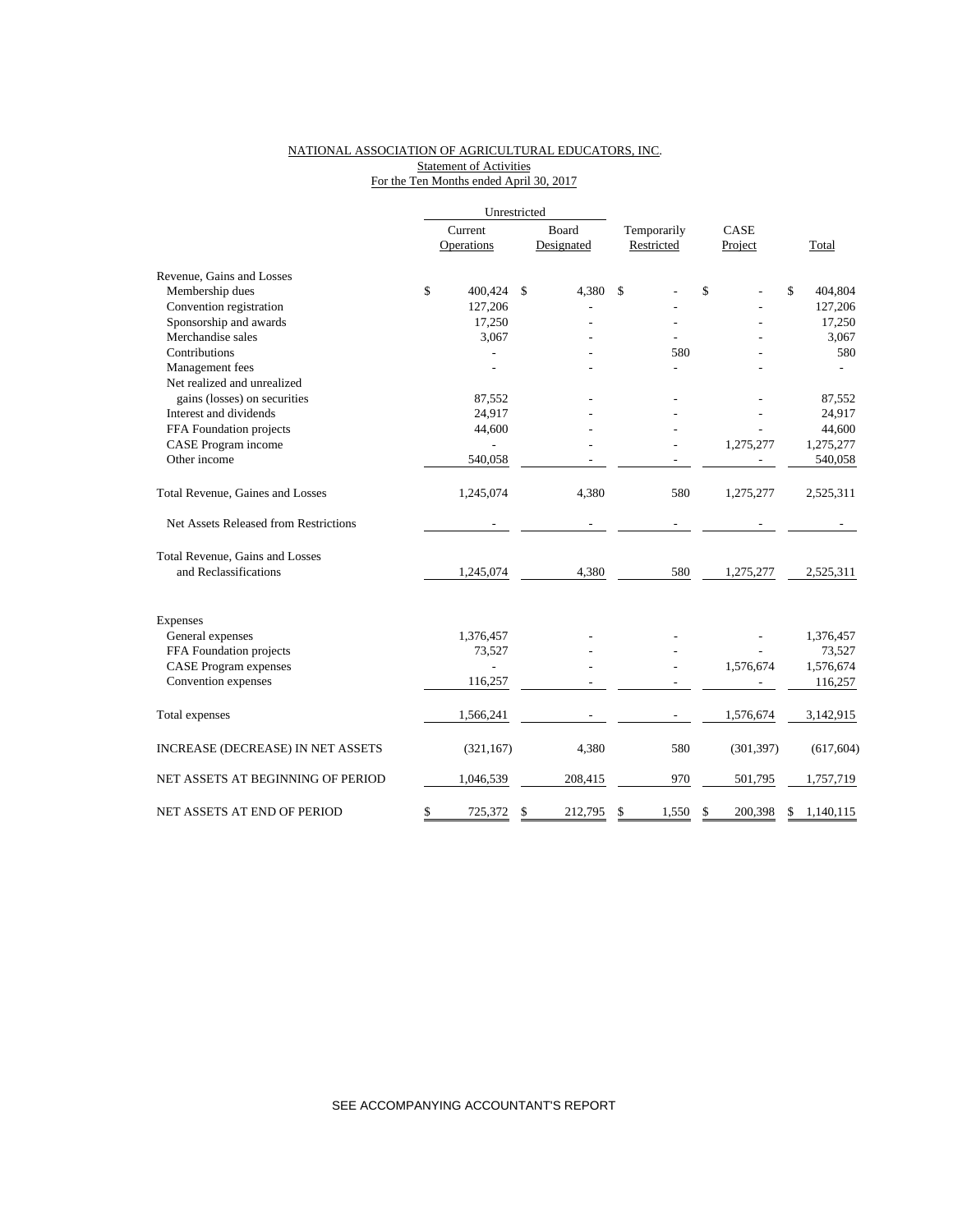# NATIONAL ASSOCIATION OF AGRICULTURAL EDUCATORS, INC. Schedule of Actual vs. Budget

|  | For the One and Ten Months Ended April 30, 2017 |  |  |  |
|--|-------------------------------------------------|--|--|--|
|--|-------------------------------------------------|--|--|--|

|                                                                         |    | <b>MONTH</b><br><b>ACTUAL</b> |    | <b>MONTH</b><br><b>BUDGET</b> | <b>MONTH</b><br><b>\$VARIANCE</b> | YEAR TO DATE<br><b>ACTUAL</b>    |  | <b>YEAR</b><br><b>BUDGET</b> | <b>YEAR</b><br><b><i>SVARIANCE</i></b> |  |
|-------------------------------------------------------------------------|----|-------------------------------|----|-------------------------------|-----------------------------------|----------------------------------|--|------------------------------|----------------------------------------|--|
| <b>REVENUE</b>                                                          |    |                               |    |                               |                                   |                                  |  |                              |                                        |  |
| Member dues                                                             | \$ | 3,890                         | \$ | 32,907                        | \$<br>$(29,017)$ \$               | 393,104                          |  | 394,880<br>-S                | \$<br>(1,776)                          |  |
| Corporate membership dues                                               |    | $\blacksquare$                |    | 2,563                         | (2, 563)                          | 11,700                           |  | 30,750                       | (19,050)                               |  |
| Student teacher scholarship revenue                                     |    |                               |    |                               |                                   | 13,527                           |  | ÷.                           | 13,527                                 |  |
| Delmar scholarships                                                     |    |                               |    | 625                           | (625)                             | $\overline{\phantom{a}}$         |  | 7,500                        | (7,500)                                |  |
| Foundation management fees                                              |    |                               |    | 7,917                         | (7, 917)                          | L.                               |  | 95,000                       | (95,000)                               |  |
| Interest and dividends                                                  |    | 431                           |    | 2,917                         | (2,486)                           | 19,102                           |  | 35,000                       | (15,898)                               |  |
| Net realized and unrealized                                             |    |                               |    |                               |                                   |                                  |  |                              |                                        |  |
| gains (losses) on securities                                            |    | 11,086                        |    | ÷.                            | 11,086                            | 87,552                           |  |                              | 87,552                                 |  |
| Merchandise sales                                                       |    | $\overline{\phantom{a}}$      |    | 833                           | (833)                             | 3,067                            |  | 10,000                       | (6,933)                                |  |
| Investment income, Life Fund                                            |    | 148                           |    | 917                           | (769)                             | 5,815                            |  | 11,000                       | (5, 185)                               |  |
| Contributions, Legislative Fund                                         |    | ÷,                            |    | ÷.                            | $\sim$                            | 580                              |  |                              | 580                                    |  |
| Miscellaneous income                                                    |    |                               |    | 833                           | (833)                             | 34,911                           |  | 10,000                       | 24,911                                 |  |
| Scholarship raffle proceeds                                             |    | $\blacksquare$                |    | 125                           | (125)                             |                                  |  | 1,500                        | (1,500)                                |  |
| National Teach Ag Campaign                                              |    |                               |    | 37,500                        | (37,500)                          | 281,532                          |  | 450,000                      | (168, 468)                             |  |
| Teacher crisis fund                                                     |    | $\ddot{}$                     |    | ÷.                            | $\blacksquare$                    | 24,068                           |  |                              | 24,068                                 |  |
| <b>BFRDP</b> Grant                                                      |    |                               |    |                               | $\overline{a}$                    | $\sim$                           |  |                              | $\sim$                                 |  |
| AEM business manager stipend                                            |    |                               |    | 333                           | (333)                             | ÷,                               |  | 4,000                        | (4,000)                                |  |
| DuPont agriscience revenue                                              |    |                               |    | $\sim$                        | $\overline{\phantom{a}}$          | 164,350                          |  | $\omega$                     | 164,350                                |  |
| DuPont - non foundation                                                 |    | ÷                             |    | ÷                             | $\sim$                            | 10,305                           |  | L.                           | 10,305                                 |  |
| CASE management fee                                                     |    |                               |    | 2,000                         | (2,000)                           | $\sim$                           |  | 24,000                       | (24,000)                               |  |
| Council MMM management fee                                              |    | ÷,                            |    | 417                           | (417)                             | $\bar{\phantom{a}}$              |  | 5,000                        | (5,000)                                |  |
| Teach AG non-foundation revenue                                         |    | 575                           |    | ÷,                            | 575                               | 6,285                            |  | ÷,                           | 6,285                                  |  |
| FFA Foundation project - TTTK                                           |    | $\overline{a}$                |    | 3,875                         | (3,875)                           | $\omega$                         |  | 46,500                       | (46,500)                               |  |
| FFA Foundation project - OPAP                                           |    |                               |    | 917                           | (917)                             |                                  |  | 11,000                       | (11,000)                               |  |
| FFA Foundation project - OMSP                                           |    |                               |    | 917                           | (917)                             | $\overline{a}$                   |  | 11,000                       | (11,000)                               |  |
| FFA Foundation project - OT                                             |    |                               |    | 917                           | (917)                             |                                  |  | 11,000                       | (11,000)                               |  |
| FFA Foundation project - OYM                                            |    |                               |    | 917                           | (917)                             | $\overline{a}$                   |  | 11,000                       | (11,000)                               |  |
| FFA Foundation project - Lifetime Achievement                           |    |                               |    | 208                           | (208)                             |                                  |  | 2,500                        | (2,500)                                |  |
| FFA Foundation project - Outstanding Service Citation                   |    |                               |    |                               |                                   |                                  |  |                              | $\sim$                                 |  |
| FFA Foundation teacher workshop                                         |    |                               |    | 1,667                         | (1,667)                           | 20,000                           |  | 20,000                       |                                        |  |
| FFA Foundation upper division scholarships                              |    |                               |    | 1,833                         | (1,833)                           | $\omega$                         |  | 22,000                       | (22,000)                               |  |
| FFA Foundation Agriscience Teacher                                      |    |                               |    | 667                           | (667)                             | 24,600                           |  | 8,000                        | 16,600                                 |  |
| FFA Foundation NATAA/NAII                                               |    |                               |    | 10,000                        | (10,000)                          | $\overline{\phantom{a}}$         |  | 120,000                      | (120,000)                              |  |
| FFA Foundation project - XLR8<br>FFA Foundation communities of practice |    |                               |    | 2,000<br>4,783                | (2,000)<br>(4,783)                | $\blacksquare$<br>$\overline{a}$ |  | 24,000<br>57,400             | (24,000)<br>(57, 400)                  |  |
| FFA Foundation convention internet lounge                               |    | ÷,                            |    | $\overline{\phantom{a}}$      |                                   | $\blacksquare$                   |  | ÷,                           |                                        |  |
| CASE program net income                                                 |    | (102, 481)                    |    | $\overline{\phantom{a}}$      | (102, 481)                        | (301, 397)                       |  |                              | (301, 397)                             |  |
| Convention net income                                                   |    | ÷,                            |    | 5,005                         | (5,005)                           | 33,279                           |  | 53,050                       | (19, 771)                              |  |
|                                                                         |    |                               |    |                               |                                   |                                  |  |                              |                                        |  |
| TOTAL REVENUE                                                           |    | (86, 351)                     |    | 123,593                       | (209, 944)                        | 832,380                          |  | 1,476,080                    | (643,700)                              |  |
| <b>EXPENSES</b>                                                         |    |                               |    |                               |                                   |                                  |  |                              |                                        |  |
| <b>Salaries</b>                                                         |    | 36,897                        |    | 30,331                        | 6,566                             | 383,544                          |  | 363,967                      | 19,577                                 |  |
| Taxes and benefits                                                      |    | 8,358                         |    | 8,419                         | (61)                              | 73,282                           |  | 101,023                      | (27, 741)                              |  |
| Computer service                                                        |    | 2,325                         |    | 667                           | 1,658                             | 13,312                           |  | 8,000                        | 5,312                                  |  |
| Telephone                                                               |    | 141                           |    | 417                           | (276)                             | 3,809                            |  | 5,000                        | (1, 191)                               |  |
| Accounting                                                              |    | 650                           |    | 1,317                         | (667)                             | 15,000                           |  | 15,800                       | (800)                                  |  |
| Depreciation                                                            |    | 277                           |    | 333                           | (56)                              | 2,766                            |  | 4,000                        | (1,234)                                |  |
| Rent                                                                    |    | $\blacksquare$                |    | 629                           | (629)                             | 7,550                            |  | 7,550                        | $\omega$                               |  |
| Insurance                                                               |    | 854                           |    | 833                           | 21                                | 6,668                            |  | 10,000                       | (3, 332)                               |  |
| Legal                                                                   |    | $\overline{a}$                |    | 83                            | (83)                              | $\omega$                         |  | 1,000                        | (1,000)                                |  |
| Office Supplies                                                         |    | 1,267                         |    | 833                           | 434                               | 9,253                            |  | 10,000                       | (747)                                  |  |
| Bank charges and investment fees                                        |    | 2,092                         |    | 8                             | 2,084                             | 7,905                            |  | 100                          | 7,805                                  |  |
| Printing, general                                                       |    | 184                           |    | 250                           | (66)                              | 3,086                            |  | 3,000                        | 86                                     |  |
| Staff training                                                          |    | ÷,                            |    | 42                            | (42)                              | 415                              |  | 500                          | (85)                                   |  |
| Taxes and licenses                                                      |    | $\sim$                        |    | 8                             | (8)                               | 25                               |  | 100                          | (75)                                   |  |
| Membership and contributions                                            |    | $\sim$                        |    | 1,667                         | (1,667)                           | 19,145                           |  | 20,000                       | (855)                                  |  |
| Travel, staff                                                           |    | 2,973                         |    | 2,917                         | 56                                | 25,827                           |  | 35,000                       | (9,173)                                |  |
| Promotion and marketing                                                 |    | 736                           |    | 1,250                         | (514)                             | 18,229                           |  | 15,000                       | 3,229                                  |  |
| Merchandise and diaries                                                 |    | ÷,                            |    | 208                           | (208)                             | 2,727                            |  | 2,500                        | 227                                    |  |

(Continued)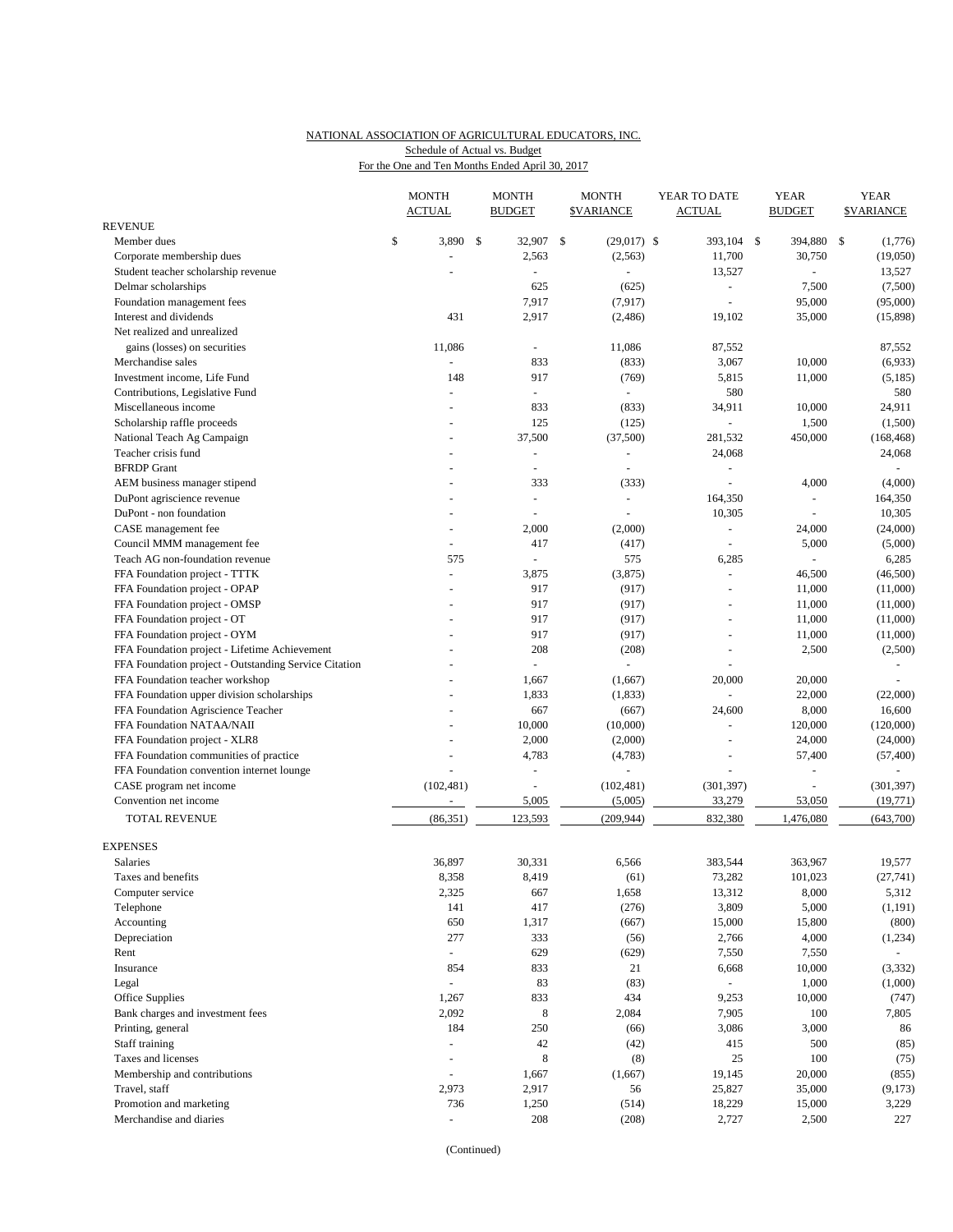## NATIONAL ASSOCIATION OF AGRICULTURAL EDUCATORS, INC. Schedule of Actual vs. Budget

For the One and Ten Months Ended April 30, 2017

|                                                       | <b>MONTH</b><br><b>ACTUAL</b> | <b>MONTH</b><br><b>BUDGET</b> | <b>MONTH</b><br><b>\$VARIANCE</b> | YEAR TO DATE<br><b>ACTUAL</b> | <b>YEAR</b><br><b>BUDGET</b> | <b>YEAR</b><br><b>\$VARIANCE</b> |
|-------------------------------------------------------|-------------------------------|-------------------------------|-----------------------------------|-------------------------------|------------------------------|----------------------------------|
| Photocopying                                          |                               | 8                             | (8)                               |                               | 100                          | (100)                            |
| Postage, general                                      | 680                           | 542                           | 138                               | 5,445                         | 6,500                        | (1,055)                          |
| Professional liability insurance                      | ä,                            | 3,183                         | (3, 183)                          | 38,775                        | 38,200                       | 575                              |
| Public relations                                      | 172                           | 83                            | 89                                | 331                           | 1,000                        | (669)                            |
| Scholarships                                          | $\blacksquare$                | 2,583                         | (2, 583)                          | 37,500                        | 31,000                       | 6,500                            |
| Travel, regional secretaries                          | 979                           | 1,500                         | (521)                             | 5,475                         | 18,000                       | (12, 525)                        |
| Travel, board of directors                            | 1,318                         | 3,333                         | (2,015)                           | 22,447                        | 40,000                       | (17, 553)                        |
| Nat'l Teach Ag Campaign                               | 30,297                        | 34,167                        | (3,870)                           | 395,951                       | 410,000                      | (14,049)                         |
| FFA Foundation project - TTTK                         |                               | 3,875                         | (3,875)                           | 34,108                        | 46,500                       | (12, 392)                        |
| FFA Foundation project - OPAP                         |                               | 917                           | (917)                             | 6,777                         | 11,000                       | (4,223)                          |
| FFA Foundation project - OMSP                         |                               | 917                           | (917)                             | 5,798                         | 11,000                       | (5,202)                          |
| FFA Foundation project - OT                           |                               | 917                           | (917)                             | 8,312                         | 11,000                       | (2,688)                          |
| FFA Foundation project - OYM                          |                               | 917                           | (917)                             | 10,452                        | 11,000                       | (548)                            |
| FFA Foundation project - Lifetime achievement         |                               | 208                           | (208)                             | 1,546                         | 2,500                        | (954)                            |
| FFA Foundation project - Outstanding service citation |                               | $\overline{a}$                | $\sim$                            | 902                           |                              | 902                              |
| FFA Foundation teacher workshop                       |                               |                               |                                   |                               |                              |                                  |
| FFA Foundation Regional Grants                        |                               |                               |                                   | L.                            |                              |                                  |
| FFA Foundation Agrisciense Teachers                   |                               | L.                            |                                   | 5,632                         |                              | 5,632                            |
| FFA Foundation XLR8                                   | 174                           | 2,000                         | (1, 826)                          | 23,240                        | 24,000                       | (760)                            |
| FFA Foundation convention internet lounge             | $\blacksquare$                | $\blacksquare$                | $\overline{a}$                    | ٠                             |                              |                                  |
| DuPont Agriscience                                    | 4,914                         | 667                           | 4,247                             | 151,200                       | 8,000                        | 143,200                          |
| Regional grants                                       | ä,                            | $\blacksquare$                |                                   | L.                            |                              |                                  |
| NPS expense                                           |                               | 417                           | (417)                             | 9,500                         | 5,000                        | 4,500                            |
| Webinar expense                                       |                               | 100                           | (100)                             | 535                           | 1,200                        | (665)                            |
| Teacher crisis fund                                   |                               | L.                            | $\overline{a}$                    | 7,500                         | L.                           | 7,500                            |
| Communities of practice expense                       |                               | 3,167                         | (3,167)                           | 52,191                        | 38,000                       | 14,191                           |
| Substitute teacher hire behinds                       | L.                            | 42                            | (42)                              | $\overline{a}$                | 500                          | (500)                            |
| Website                                               | 1,050                         | 1,083                         | (33)                              | 13,131                        | 13,000                       | 131                              |
| NATAA stipends                                        |                               | 10,000                        | (10,000)                          | 13,250                        | 120,000                      | (106, 750)                       |
| <b>BFRDP</b> expense                                  |                               | ÷,                            |                                   | $\sim$                        |                              |                                  |
| <b>BFPD</b> contract labor                            |                               |                               |                                   |                               |                              |                                  |
| Credit card expense                                   | 414                           | 208                           | 206                               | 4,417                         | 2,500                        | 1,917                            |
| Storage                                               | $\omega$                      | ÷,                            | $\bar{\phantom{a}}$               | 2,708                         | ÷,                           | 2,708                            |
| Professional development                              | 271                           |                               | 271                               | 318                           | ٠                            | 318                              |
| Miscellaneous                                         | ÷                             |                               | ÷.                                | $\sim$                        | $\overline{\phantom{a}}$     | $\sim$                           |
| <b>TOTAL EXPENSES</b>                                 | 97,023                        | 121,046                       | (24, 023)                         | 1,449,984                     | 1,452,540                    | (2,556)                          |
| NET INCOME (LOSS)                                     | (183, 374)<br>\$              | $\mathcal{S}$<br>2,547        | \$<br>(185, 921)                  | $\mathcal{S}$<br>(617, 604)   | $\mathbb{S}$<br>23,540       | (641, 144)<br>\$                 |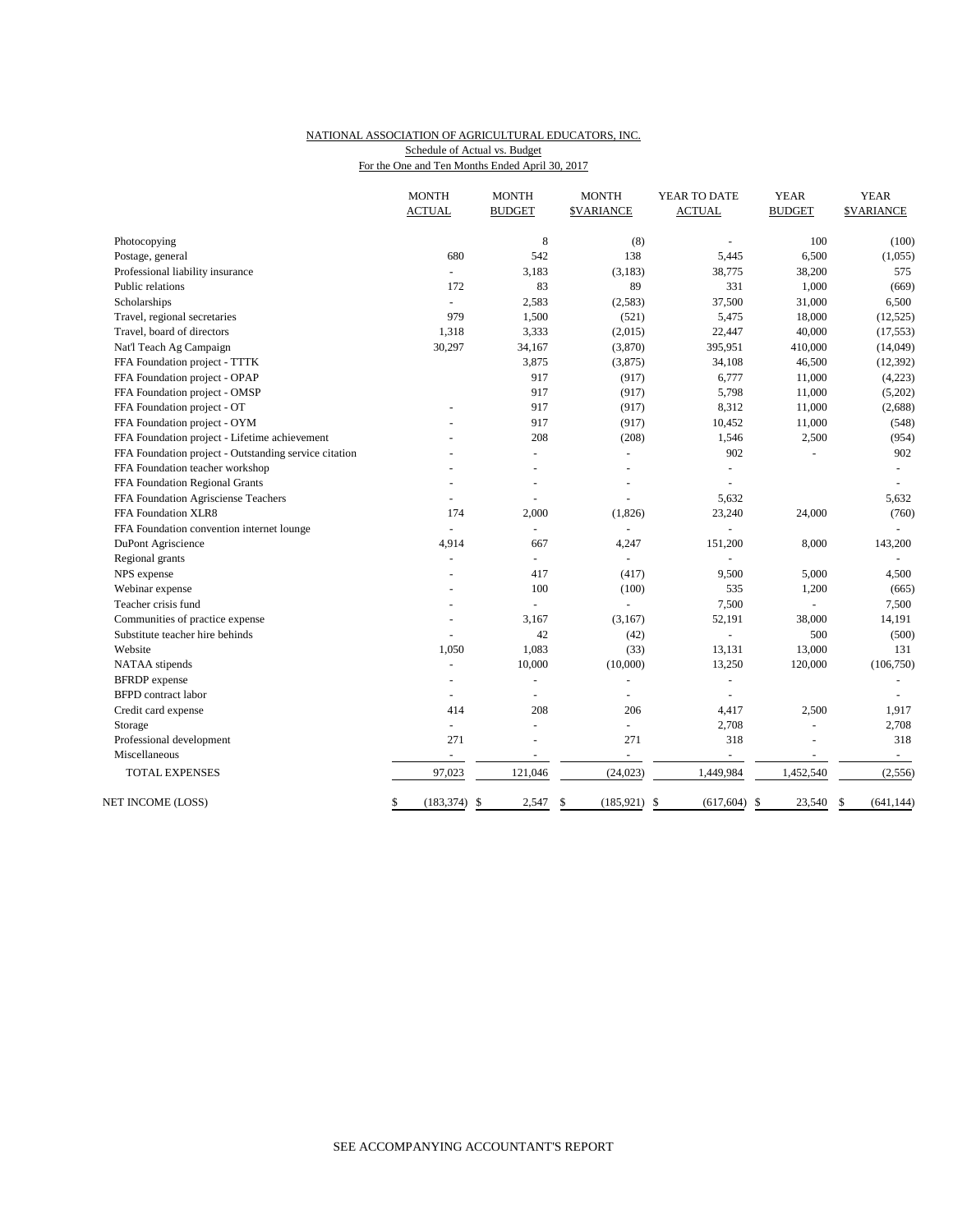### NATIONAL ASSOCIATION OF AGRICULTURAL EDUCATORS, INC. Schedule of Convention Revenue and Expenses For the One and Ten Months Ended April 30, 2017

|                                           | <b>MONTH</b><br><b>ACTUAL</b> |  | <b>MONTH</b><br><b>BUDGET</b> |        | <b>MONTH</b><br><b>SVARIANCE</b> |              | YEAR TO DATE<br><b>ACTUAL</b> |         | <b>YEAR</b><br><b>BUDGET</b> |         | <b>YEAR</b><br><b>SVARIANCE</b> |           |
|-------------------------------------------|-------------------------------|--|-------------------------------|--------|----------------------------------|--------------|-------------------------------|---------|------------------------------|---------|---------------------------------|-----------|
| <b>REVENUE</b>                            |                               |  |                               |        |                                  |              |                               |         |                              |         |                                 |           |
| Convention, registration                  | \$                            |  | \$                            | 9,583  | <sup>\$</sup>                    | $(9,583)$ \$ |                               | 127,206 | \$.                          | 115,000 | S.                              | 12,206    |
| Convention, trade show                    |                               |  |                               |        |                                  |              |                               | 1.800   |                              |         |                                 | 1,800     |
| Convention, sponsorships - FFA Foundation |                               |  |                               | 4,583  |                                  | (4,583)      |                               | 3,280   |                              | 55,000  |                                 | (51, 720) |
| Convention, host state social             |                               |  |                               |        |                                  |              |                               |         |                              |         |                                 |           |
| Convention, sponsorships                  |                               |  |                               | 1,333  |                                  | (1, 333)     |                               | 17,250  |                              | 16,000  |                                 | 1,250     |
| <b>TOTAL REVENUE</b>                      |                               |  |                               | 15,499 |                                  | (15, 499)    |                               | 149,536 |                              | 186,000 |                                 | (36, 464) |
| <b>EXPENSES</b>                           |                               |  |                               |        |                                  |              |                               |         |                              |         |                                 |           |
| Convention, plaques and trophies          |                               |  |                               | 242    |                                  | (242)        |                               | 1,179   |                              | 2,900   |                                 | (1, 721)  |
| Convention, printing                      |                               |  |                               |        |                                  |              |                               | 4,117   |                              |         |                                 | 4,117     |
| Convention, awards                        |                               |  |                               |        |                                  |              |                               | 8,227   |                              | 7,000   |                                 | 1,227     |
| Convention, miscellaneous                 |                               |  |                               |        |                                  |              |                               | 428     |                              |         |                                 | 428       |
| Convention, meal functions                |                               |  |                               | 833    |                                  | (833)        |                               | 1,043   |                              | 10,000  |                                 | (8,957)   |
| Convention, promotion and marketing       |                               |  |                               | 208    |                                  | (208)        |                               | 5,865   |                              | 2,500   |                                 | 3,365     |
| Convention, postage and shipping          |                               |  |                               | 333    |                                  | (333)        |                               | 7,519   |                              | 4,000   |                                 | 3,519     |
| Convention, equipment rental              |                               |  |                               | 1,583  |                                  | (1,583)      |                               | 2,695   |                              | 19,000  |                                 | (16,305)  |
| Convention, host state social             |                               |  |                               |        |                                  |              |                               |         |                              |         |                                 |           |
| Convention, committee expense             |                               |  |                               | 379    |                                  | (379)        |                               | 3,316   |                              | 4,550   |                                 | (1, 234)  |
| Convention, sponsorships - FFA Foundation |                               |  |                               | 4,583  |                                  | (4,583)      |                               | 57,258  |                              | 55,000  |                                 | 2,258     |
| Convention, travel/board of directors     |                               |  |                               | 1,333  |                                  | (1,333)      |                               | 15,522  |                              | 16,000  |                                 | (478)     |
| Convention, staff travel                  |                               |  |                               | 1,000  |                                  | (1,000)      |                               | 9,088   |                              | 12,000  |                                 | (2,912)   |
| <b>TOTAL EXPENSES</b>                     |                               |  |                               | 10,494 |                                  | (10, 494)    |                               | 116,257 |                              | 132,950 |                                 | (16, 693) |
| <b>NET INCOME (LOSS)</b>                  |                               |  |                               | 5,005  | S.                               | (5,005)      | - \$                          | 33.279  | \$                           | 53,050  | S                               | (19, 771) |

SEE ACCOMPANYING ACCOUNTANT'S REPORT